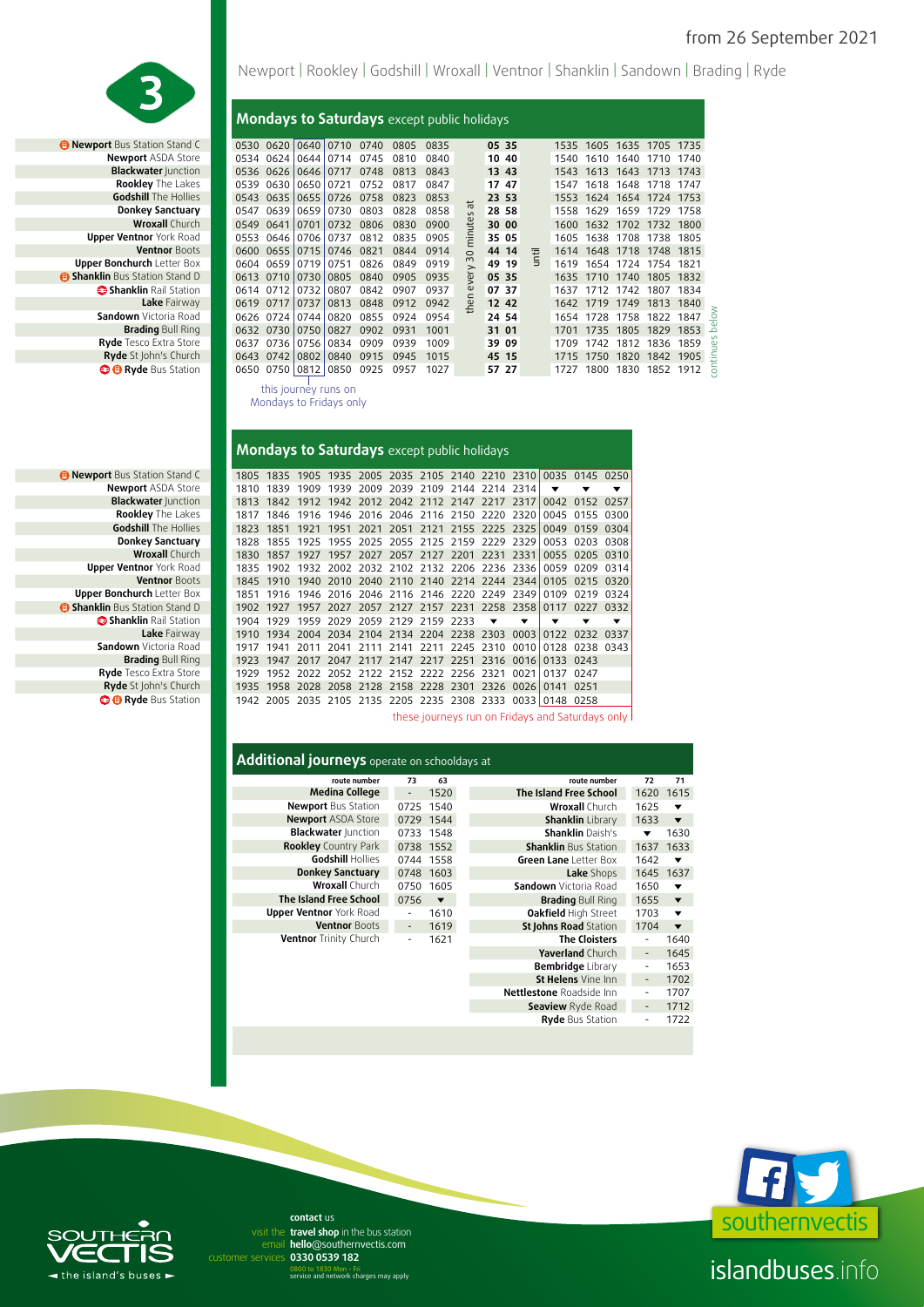

*B* Newport Bus Station Stand C **Upper Ventnor** York Road 0637 0807 0839 0909 0935 **05 35** 1705 1735 1805 1835 1902 1932 2002 2032 2102 2206 2251 0003 **Upper Bonchurch Letter Box Sandown** Victoria Road **Brading Bull Ring Ryde** Tesco Extra Store

Newport | Rookley | Godshill | Wroxall | Ventnor | Shanklin | Sandown | Brading | Ryde

### **Sundays** & public holidays

| <b>Newport</b> Bus Station Stand C  |           |                | 0610 0740 0810 0840 0905 |           |      |                | 35 05 |     | 1635 | 1705 |      |      |      |           |      |                               |      |                                    | 1735 1805 1835 1905 1935 2005 2035 2140 2225 2340 |                         |
|-------------------------------------|-----------|----------------|--------------------------|-----------|------|----------------|-------|-----|------|------|------|------|------|-----------|------|-------------------------------|------|------------------------------------|---------------------------------------------------|-------------------------|
| <b>Newport ASDA Store</b>           | 0614 0744 |                | 0814                     | 0844      | 0910 |                | 40 10 |     | 1640 |      | 1740 | 1810 | 1839 | 1909      | 1939 | 2009                          |      |                                    | 2039 2144 2229 2344                               |                         |
| <b>Blackwater Junction</b>          | 0617      | 0747           | 0817                     | 0847      | 0913 |                | 43 13 |     | 1643 |      | 1743 | 1813 | 1842 |           |      |                               |      |                                    | 1912 1942 2012 2042 2147 2232 2347                |                         |
| <b>Rookley</b> The Lakes            | 0621      | 0751           | 0821                     | 0851      | 0917 |                | 47 17 |     | 1647 |      | 1747 | 1817 | 1846 | 1916      |      | 1946 2016 2046 2150           |      |                                    | 2235 2349                                         |                         |
| <b>Godshill</b> The Hollies         |           | 0626 0756 0827 |                          | 0857      | 0923 |                | 53 23 |     | 1653 |      | 1753 | 1823 | 1851 | 1971      | 1951 | 2021                          | 2051 |                                    | 2155 2240 2354                                    |                         |
| <b>Donkey Sanctuary</b>             | 0630      |                | 0800 0832 0902           |           | 0928 |                | 58 28 |     | 1658 | 1728 | 1758 | 1828 | 1855 | 1925      |      | 1955 2025 2055 2159           |      |                                    | 2244                                              | 2357                    |
| <b>Wroxall Church</b>               | 0632      |                | 0802 0834 0904           |           | 0930 | e              | 00 30 |     | 1700 | 1730 | 1800 | 1830 | 1857 | 1927      | 1957 | 2027                          | 2057 | 2201                               | 2246                                              | 2359                    |
| <b>Upper Ventnor</b> York Road      | 0637      | 0807           | 0839                     | 0909      | 0935 | '≡             | 05 35 |     | 1705 | 1735 | 1805 | 1835 | 1902 | 1932      |      | 2002 2032 2102                |      | 2206                               | 2251                                              | 0003                    |
| <b>Ventnor Boots</b>                | 0644      |                | 0814 0848 0918 0944      |           |      | $\bigcap$      | 14 44 | 击   | 1714 | 1744 | 1815 | 1845 | 1910 | 1940      |      | 2010 2040 2110                |      | 2214                               | 2259                                              | 0011                    |
| <b>Upper Bonchurch Letter Box</b>   | 0649      | 0819           | 0853 0923                |           | 0949 |                | 19 49 | $=$ | 1719 | 1749 | 1821 | 1851 | 1916 |           |      |                               |      | 1946 2016 2046 2116 2219           | 2304                                              | 0015                    |
| <b>Shanklin</b> Bus Station Stand D | 0700      |                | 0830 0905 0935 1005      |           |      | $\bar{\omega}$ | 35 05 |     | 1735 | 1803 | 1832 | 1902 | 1927 |           |      |                               |      | 1957 2027 2057 2127 2228           | 2313                                              | - 0023                  |
| Shanklin Rail Station               | 0702      | 0832           | 0907                     | 0937      | 1007 |                | 37 07 |     | 1737 | 1805 | 1834 | 1904 | 1929 |           |      | 1959 2029 2059 2129 2230      |      |                                    | ▼                                                 | $\overline{\mathbf{v}}$ |
| Lake Fairway                        | 0707      | 0837           | 0912 0942 1012           |           |      | $\epsilon$     | 42 12 |     | 1742 | 1810 |      |      |      |           |      |                               |      |                                    | 1840 1910 1934 2004 2034 2104 2134 2235 2318 0027 |                         |
| <b>Sandown</b> Victoria Road        |           |                | 0714 0844 0923 0953 1024 |           |      |                | 54 24 |     | 1754 | 1817 | 1847 | 1917 | 1941 | 2011 2041 |      |                               |      | 2111 2141 2242 2325                |                                                   | 0032                    |
| <b>Brading Bull Ring</b>            | 0721      | 0851           | 0930                     | 1000      | 1031 |                | 01 31 |     | 1801 | 1874 | 1853 | 1923 |      |           |      |                               |      | 1947 2017 2047 2117 2147 2248 2331 |                                                   | 0038                    |
| <b>Ryde</b> Tesco Extra Store       | 0727      | 0857           | 0936                     | 1006 1039 |      |                | 09 39 |     | 1809 | 1831 | 1859 | 1929 |      |           |      |                               |      | 1952 2022 2052 2122 2152 2253      | 2336                                              | 0042                    |
| Ryde St John's Church               |           | 0733 0903      | 0942                     | 1012 1045 |      |                | 15 45 |     | 1815 | 1837 | 1905 |      |      |           |      |                               |      | 1935 1958 2028 2058 2128 2158 2258 | 2341                                              | 0045                    |
| <b>B Ryde</b> Bus Station           |           |                | 0740 0910 0950           | 1020      | 1057 |                | 27 57 |     | 1827 | 1845 | 1912 | 1942 |      |           |      | 2005 2035 2105 2135 2205 2305 |      |                                    | 2348                                              | 0051                    |



islandbuses.info

# $\overline{ }$ - the island's buses

**hello**@southernvectis.com email **hello@southerr**<br>rvices **0330 0539 182 contact** us visit the travel shop in the bus station

0800 to 1830 Mon - Fri service and network charges may apply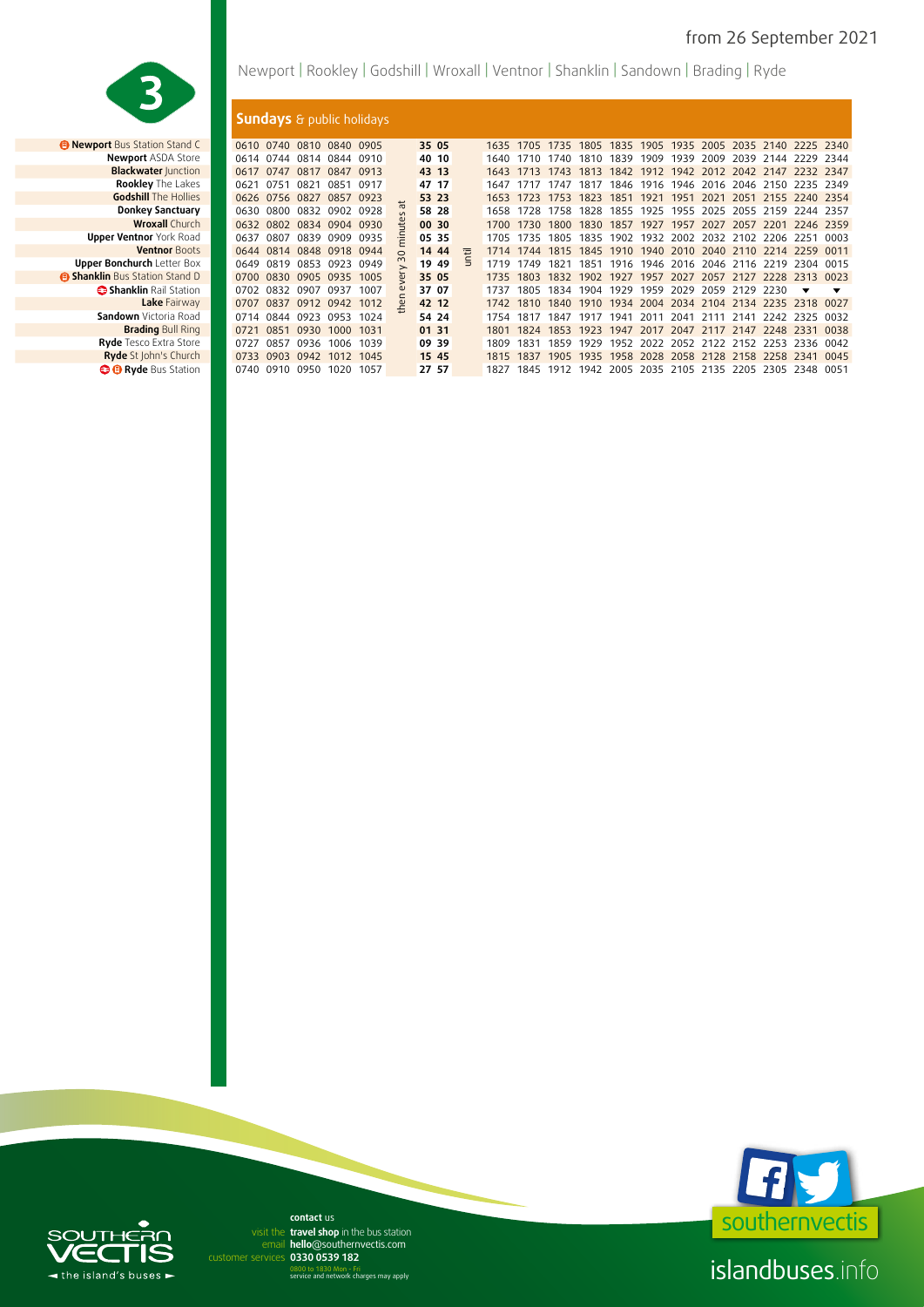

**B** Ryde Bus Station Stand D **Ryde** St John's Church **Ryde** Tesco Extra Store **Brading Church Sandown High Street**<br>**Lake Shops B** Shanklin Rail Station **B Shanklin Bus Station Stand D Upper Bonchurch Letter Box**<br>**Ventnor Boots Upper Ventnor York Road Wroxall Church Donkey Sanctuary Godshill** The Griffin **Rookley** The Lakes **Blackwater** Junction **Newport** ASDA store *<b>B* Newport Bus Station

Ryde | Brading | Sandown | Shanklin | Ventnor | Wroxall | Godshill | Rookley | Newport

### **Mondays to Saturdays** except public holidays

| Station Stand D            | 0525      |           |           | 0635 0645                              |      | 0700 |                              |                | 0740 0750 |      | 0815 0845 0915 0950 |                |           |                  | 20 50 |   | 1620 |    |
|----------------------------|-----------|-----------|-----------|----------------------------------------|------|------|------------------------------|----------------|-----------|------|---------------------|----------------|-----------|------------------|-------|---|------|----|
| st John's Church           | 0532      |           |           | $0642$ 0652                            |      | 0707 |                              |                | 0749 0757 |      | 0824 0854 0924      |                | 0959      |                  | 29 59 |   | 1629 |    |
| sco Extra Store            | 0535      |           |           | 0646                                   | 0656 | 0711 |                              | 0755           | 0802      |      | 0830 0900 0930 1005 |                |           |                  | 35 05 |   | 1635 |    |
| <b>Brading</b> Church      | 0539      |           |           | 0651                                   | 0700 | 0716 |                              | 0800 0807      |           |      | 0835 0905           | 0935 1010      |           |                  | 40 10 |   | 1640 |    |
| wn High Street             | 0545 0620 |           |           | 0700                                   | 0710 | 0727 |                              | 0743 0810 0817 |           |      | 0845 0915 0945 1020 |                |           |                  | 50 20 |   | 1650 |    |
| Lake Shops                 | 0549 0624 |           |           | 0705                                   | 0715 | 0733 | 0748                         | 0817 0823      |           |      | 0852 0922 0952 1027 |                |           | $\overline{u}$   | 57 27 |   | 1657 |    |
| <b>klin</b> Rail Station . | 0552 0629 |           |           | 0711                                   | 0720 | 0740 | 0753                         |                | 0823 0829 |      | 0858 0928           | 0958 1033      |           |                  | 03 33 |   | 1703 |    |
| Station Stand D            | 0554 0631 |           |           | 0715                                   | 0722 |      | 0745 0756 0828 0832          |                |           |      | 0904 0933           | 1004           | 1039      | ۹Ė               | 09 39 |   | 1709 |    |
| <b>urch</b> Letter Box     | 0603 0640 |           | Δ         | 0725                                   | 0732 |      | 0755 0806 0839 0842          |                |           |      | 0914 0944 1014 1049 |                |           | $\circ$          | 19 49 | Ξ | 1719 |    |
| <b>Ventnor Boots</b>       | 0609      |           | 0647 0714 | 0735 0739                              |      |      | 0805    0813    0848    0851 |                |           | 0923 | 0953                | 1023           | 1058      | m                | 28 58 | ⋸ | 1728 |    |
| i <b>tnor</b> York Road    | 0614      | 0652      |           | $0719$ 0741 0745                       |      |      | 0813 0819 0855 0857          |                |           | 0930 | 1000                | 1030 1105      |           | ery              | 35 05 |   | 1735 |    |
| <b>Wroxall</b> Church      | 0618      | 0657      |           | 0724 0748 0750                         |      |      | 0820    0824    0901    0903 |                |           | 0936 | 1006                |                | 1036 1111 | $\mathbf \omega$ | 41 11 |   | 1741 |    |
| ıkev Sanctuarv             | 0619      | 0658      |           | $\vert$ 0725 $\vert$ 0750 $\vert$ 0752 |      | 0822 | 0826 0903 0905               |                |           | 0938 | 1008                | 1038 1113      |           | e                | 43 13 |   | 1743 | ×. |
| shill The Griffin          |           | 0624 0703 |           | 0730 0756 0757                         |      | 0826 |                              | 0831 0908 0910 |           |      | 0943 1013 1043 1118 |                |           |                  | 48 18 |   | 1748 | 으  |
| <b>kley</b> The Lakes      |           | 0628 0708 |           | 0735 0802                              | 0802 | 0832 | 0836 0914 0915               |                |           |      | 0948 1018 1048 1123 |                |           |                  | 53 23 |   | 1753 | ≏  |
| cwater Junction            |           | 0632 0712 | 0739      | 08061                                  | 0806 |      | 0836    0840    0918    0919 |                |           |      | 0952 1022 1052 1127 |                |           |                  | 57 27 |   | 1757 |    |
| ort ASDA store             |           | 0636 0716 |           | 0743 0810                              | 0810 |      | 0840   0844   0922   0923    |                |           |      | 0956 1026 1056 1131 |                |           |                  | 01 31 |   | 1801 | €  |
| ort Bus Station            |           |           |           | 0640 0720 0750 0820 0815               |      |      | 0850    0850    0930    0930 |                |           | 1005 |                     | 1035 1105 1140 |           |                  | 10 40 |   | 1810 | Ρ  |
|                            |           |           |           |                                        |      |      |                              |                |           |      |                     |                |           |                  |       |   |      |    |

∆ this journey starts from Ventnor Trinity Church at 0710 journeys in blue boxes only run Mondays to Fridays journeys in orange boxes only run on Saturdays

#### **Mondays to Saturdays** except public holidays

| e Bus Station Stand D        | 1650 1720 |      | 1750 |                                                                                      |                                         |  |  | 1820 1850 1915 1945 2015 2045 2115 2145 2215 2255 2340 0030 0130 0255 |                          |                          |                         |                         |                          |
|------------------------------|-----------|------|------|--------------------------------------------------------------------------------------|-----------------------------------------|--|--|-----------------------------------------------------------------------|--------------------------|--------------------------|-------------------------|-------------------------|--------------------------|
| <b>?vde</b> St John's Church | 1659      | 1729 | 1759 | 1829                                                                                 |                                         |  |  | 1858 1923 1953 2023 2053 2123 2153 2223                               | 2303 2348 0036 0136 0301 |                          |                         |                         |                          |
| <b>yde</b> Tesco Extra Store | 1705      | 1735 |      | 1805 1835 1903 1928 1958 2028 2058 2128 2157 2227 2307 2352 0040 0140 0305           |                                         |  |  |                                                                       |                          |                          |                         |                         |                          |
| <b>Brading</b> Church        | 1710      | 1740 | 1810 |                                                                                      |                                         |  |  | 1840 1908 1933 2003 2033 2103 2133 2201 2231 2311 2356 0044 0144 0309 |                          |                          |                         |                         |                          |
| Sandown High Street          | 1720.     | 1750 |      | 1820 1850 1916 1941 2011 2041 2111 2141 2209 2239 2319 0004 0051                     |                                         |  |  |                                                                       |                          |                          |                         | 0151 0316               |                          |
| Lake Shops                   | 1727      | 1757 |      | 1827 1857 1920 1945 2015 2045 2115 2145 2213 2243 2323 0008 0055 0155 0320           |                                         |  |  |                                                                       |                          |                          |                         |                         |                          |
| <b>Shanklin</b> Rail Station | 1733      | 1803 |      | 1833 1903 1926 1951 2021 2051 2121 2151 2219 2249                                    |                                         |  |  |                                                                       | $\mathbf{v}$             | $\overline{\phantom{a}}$ | $\overline{\mathbf{v}}$ | $\overline{\mathbf{v}}$ | $\overline{\phantom{a}}$ |
| n Bus Station Stand D        | 1739      |      |      | 1807 1837 1907 1929 1954 2024 2054 2124 2154 2222 2252 2329 0014 0101                |                                         |  |  |                                                                       |                          |                          |                         | 0201                    | 0326                     |
| <b>Bonchurch</b> Letter Box  | 1749      |      |      | 1817 1847 1917 1938 2003 2033 2103 2133 2203 2231 2301 2338 0022 0108 0208 0333      |                                         |  |  |                                                                       |                          |                          |                         |                         |                          |
| <b>Ventnor Boots</b>         | 1758      |      |      | 1825 1855 1925 1945 2010 2040 2110 2140 2210 2238 2308 2345 0030 0114 0214 0339      |                                         |  |  |                                                                       |                          |                          |                         |                         |                          |
| er Ventnor York Road         |           |      |      | 1805 1831 1901 1931 1950 2015 2045 2115 2145 2215 2243 2313 2350 0035 0118 0218 0343 |                                         |  |  |                                                                       |                          |                          |                         |                         |                          |
| <b>Wroxall</b> Church        |           |      |      | 1835 1905 1935 1954 2019 2049 2119 2149 2219 2247 2317 2354 0039 0122 0222 0347      |                                         |  |  |                                                                       |                          |                          |                         |                         |                          |
| <b>Donkey Sanctuary</b>      | 1813      |      |      | 1836 1906 1936 1955 2020 2050 2120 2150 2220 2248 2318 2355 0040 0123 0223 0348      |                                         |  |  |                                                                       |                          |                          |                         |                         |                          |
| <b>Godshill</b> The Griffin  |           |      |      | 1841 1911 1941                                                                       |                                         |  |  | 2000 2025 2055 2125 2155 2225 2253 2323 0000 0045 0126 0226 0351      |                          |                          |                         |                         |                          |
| <b>Rookley</b> The Lakes     |           |      |      | 1845 1915 1945 2004 2029 2059 2129 2159 2229 2257 2327                               |                                         |  |  |                                                                       | 0004 0049                |                          | 0130                    | 0230 0355               |                          |
| <b>Blackwater Junction</b>   | 1827      | 1849 | 1919 | 1949                                                                                 | 2008 2033 2103 2133 2203 2233 2301 2331 |  |  |                                                                       | 0008 0053                |                          | 0133                    | 0233                    | 0358                     |
| <b>Newport ASDA Store</b>    |           | 1853 |      | 1923 1953 2012 2037 2107 2137 2207 2237 2305 2335 0012 0057                          |                                         |  |  |                                                                       |                          |                          | $\overline{\mathbf{v}}$ | ▼                       | $\overline{\mathbf{v}}$  |
| <b>Newport Bus Station</b>   | 1835      | 1857 | 1927 |                                                                                      |                                         |  |  | 1957 2016 2040 2110 2140 2210 2240 2308 2338 0015 0100                |                          |                          | 10140                   | 0240                    | 0405                     |
|                              |           |      |      |                                                                                      |                                         |  |  |                                                                       |                          |                          |                         |                         |                          |

these journeys run on Fridays and Saturdays only

**The Island Free School** 0810 0815

| Additional journeys operate on schooldays at |                         |                              |                               |                              |                          |
|----------------------------------------------|-------------------------|------------------------------|-------------------------------|------------------------------|--------------------------|
| route number                                 | 63                      | 73                           | route number                  | 72                           | 71                       |
| <b>Ventnor</b> Trinity Church                | 0729                    | $\overline{a}$               | <b>Ryde Bus Station</b>       | $\qquad \qquad \blacksquare$ | 0705                     |
| <b>Ventnor Boots</b>                         | 0732                    | $\overline{a}$               | Seaview Ryde Road             |                              | 0715                     |
| <b>Upper Ventnor</b> York Road               | 0739                    | $\qquad \qquad \blacksquare$ | Nettlestone Roadside Inn      | $\overline{\phantom{a}}$     | 0718                     |
| The Island Free School                       | $\overline{\mathbf{v}}$ | 1630                         | St Helens Vine Inn            | -                            | 0723                     |
| <b>Wroxall</b> Church                        |                         | 0746 1636                    | <b>Bembridge Ducie Avenue</b> | $\overline{\phantom{a}}$     | 0730                     |
| <b>Donkey Sanctuary</b>                      |                         | 0748 1638                    | Yaverland Church              |                              | 0740                     |
| <b>Godshill</b> The Griffin                  |                         | 0754 1643                    | <b>The Cloisters</b>          |                              | 0747                     |
| <b>Rookley</b> Country Park                  |                         | 0759 1648                    | <b>Monkton Street</b>         | 0713                         | $\overline{\phantom{a}}$ |
| <b>Blackwater Junction</b>                   |                         | 0803 1652                    | <b>Oakfield High Street</b>   | 0715                         | $\blacktriangledown$     |
| <b>Newport ASDA Store</b>                    |                         | 0807 1656                    | <b>Brading Bull Ring</b>      | 0725                         | $\blacktriangledown$     |
| <b>Newport Bus Station</b>                   |                         | 0817 1705                    | Sandown High Street           | 0733                         | $\overline{\mathbf{v}}$  |
| <b>Medina College</b>                        | 0825                    | $\overline{\phantom{0}}$     | Lake Shops                    | 0738                         | 0750                     |
|                                              |                         |                              | Green Lane Letter Box         | 0741                         | $\overline{\phantom{a}}$ |
|                                              |                         |                              | <b>Shanklin</b> Bus Station   |                              | 0745 0756                |
|                                              |                         |                              | <b>Shanklin Daish's</b>       | $\overline{\phantom{a}}$     | 0759                     |
|                                              |                         |                              | <b>Shanklin</b> Library       | 0749                         | $\overline{\mathbf{v}}$  |
|                                              |                         |                              | <b>Wroxall Church</b>         | 0757                         | $\overline{\textbf{v}}$  |



## islandbuses.info

email hello@southernvectis.com **0330 0539 182** customer services **contact** us visit the travel shop in the bus station

0800 to 1830 Mon - Fri service and network charges may apply



the island's buses =